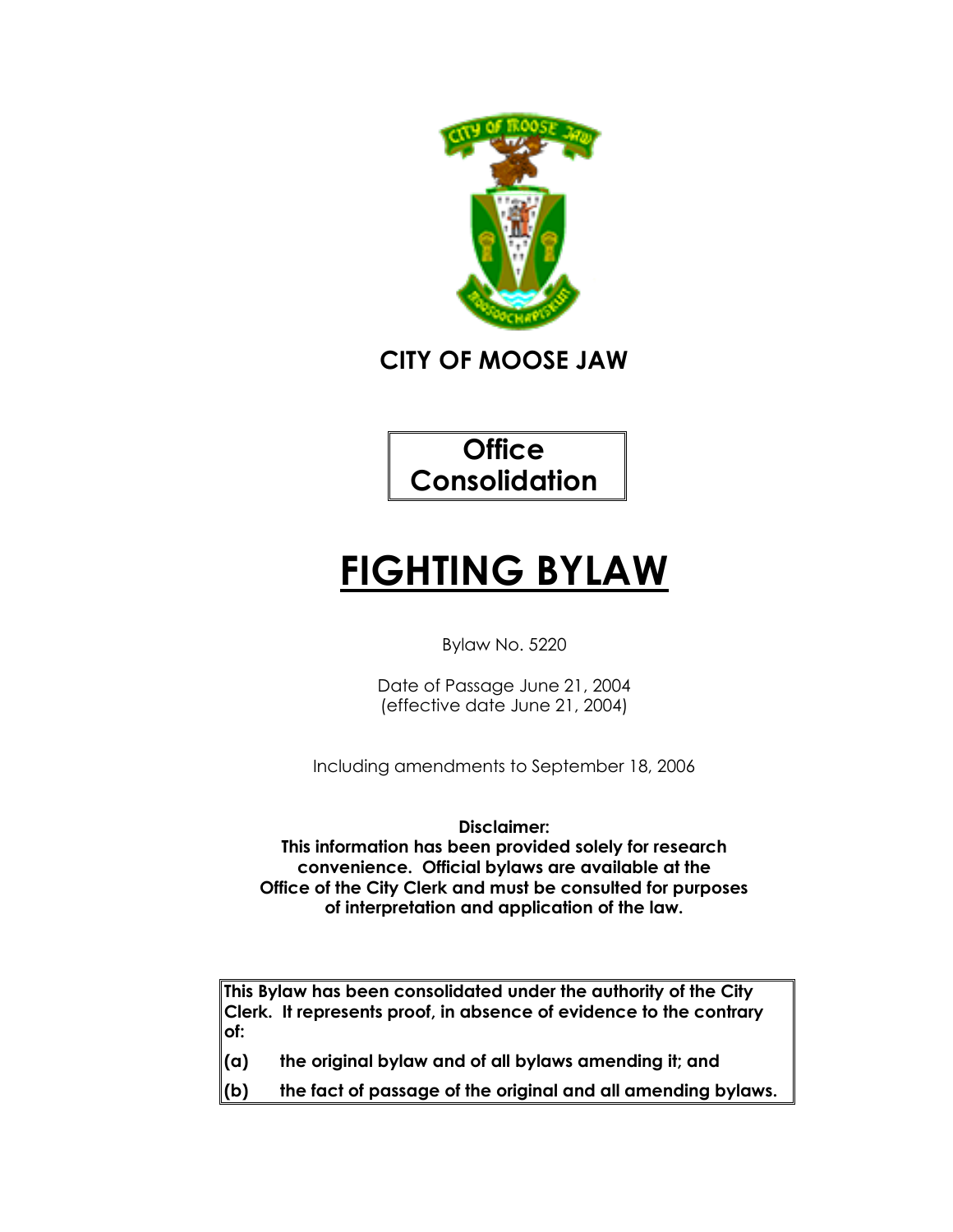**AMENDMENTS DATE PASSED FORCE/EFFECT**

Bylaw No. 5261 September 18, 2006 September 18, 2006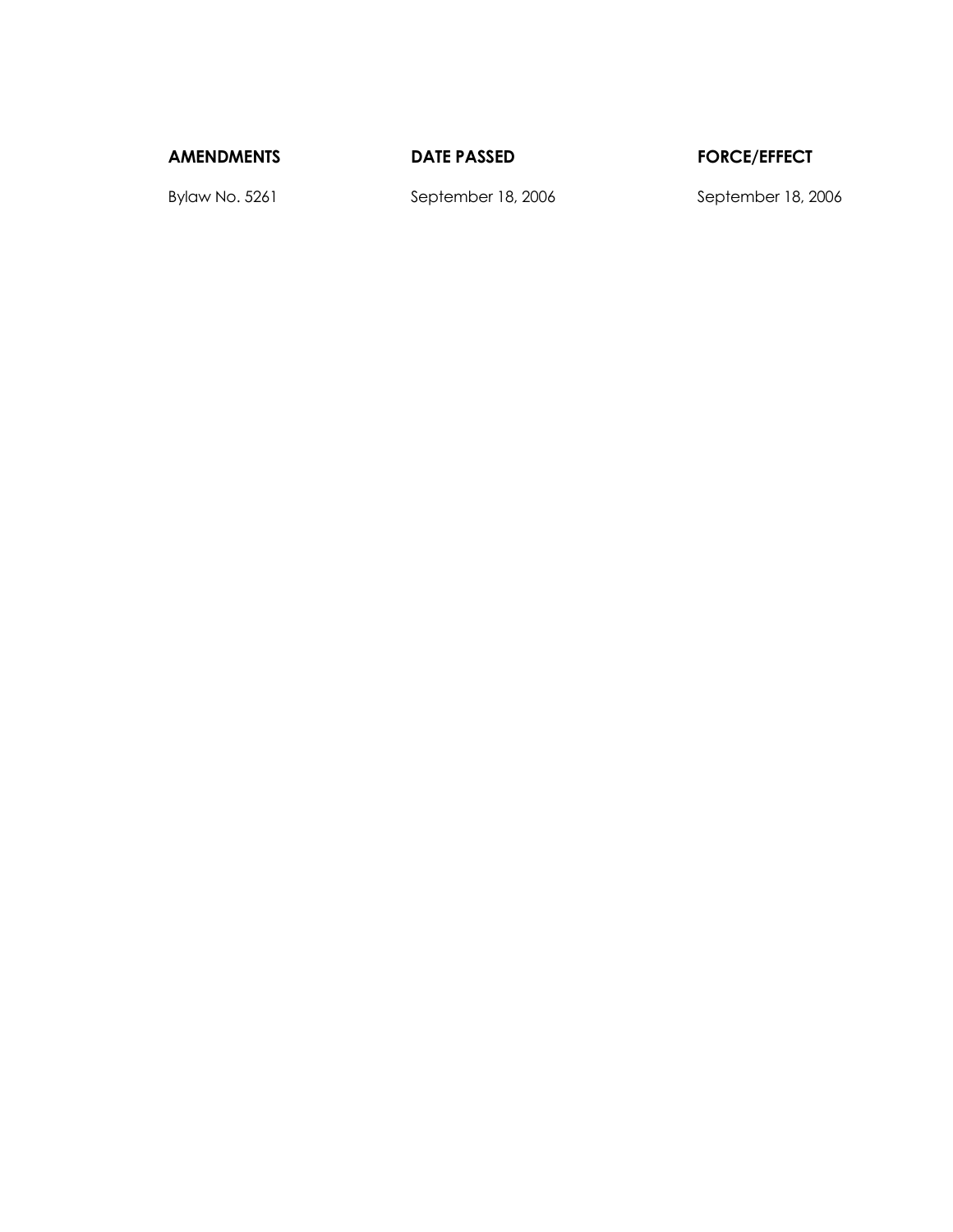#### **BYLAW NO. 5220**

#### **A BYLAW OF THE CITY OF MOOSE JAW TO REGULATE, CONTROL AND PROHIBIT CONSENSUAL FIGHTING IN PUBLIC PLACES**

**\_\_\_\_\_\_\_\_\_\_\_\_\_\_\_\_\_\_\_\_\_\_\_\_\_\_\_\_\_\_\_\_\_\_\_\_\_\_\_\_\_\_\_\_\_\_\_\_\_\_\_\_\_\_\_\_\_\_\_\_\_**

## **NOW THEREFORE THE MUNCIPAL COUNCIL OF THE CITY OF MOOSE JAW ENACTS AS FOLLOWS**:

#### **Short Title**

1. This bylaw may be cited as the Fighting Bylaw.

Bylaw No. 5220

#### **Purpose**

2. The purpose of this bylaw is to promote the safety, health and welfare of people through the regulating, controlling and prohibiting consensual fighting in public places in the City of Moose Jaw.

Bylaw No. 5220

#### **Definitions and Schedules**

3(1) In this bylaw, in any amending bylaws, and in any schedules attached hereto, the following words and terms shall have the following meanings unless there is something in the subject matter inconsistent therewith:

> (a) the word "**City**" means the Municipal Corporation of the City of Moose Jaw or, where the context requires, the geographical area within the city limits of the City of Moose Jaw;

> (b) the word "**consensual**" means with the willing participation of a person whether or not that person has a full appreciation of all the risks and whether or not that person consent is merely acquiescence to what the person believes to be an inevitable confrontation;

> (c) the term "**consensual fight**" means any physical confrontation involving violent physical contact between two (2) or more willing participants;

> (d) the term "**public place**" means any place in the City that is open to the public and to which the public is customarily admitted or invited and includes, without limiting the generality of the forgoing: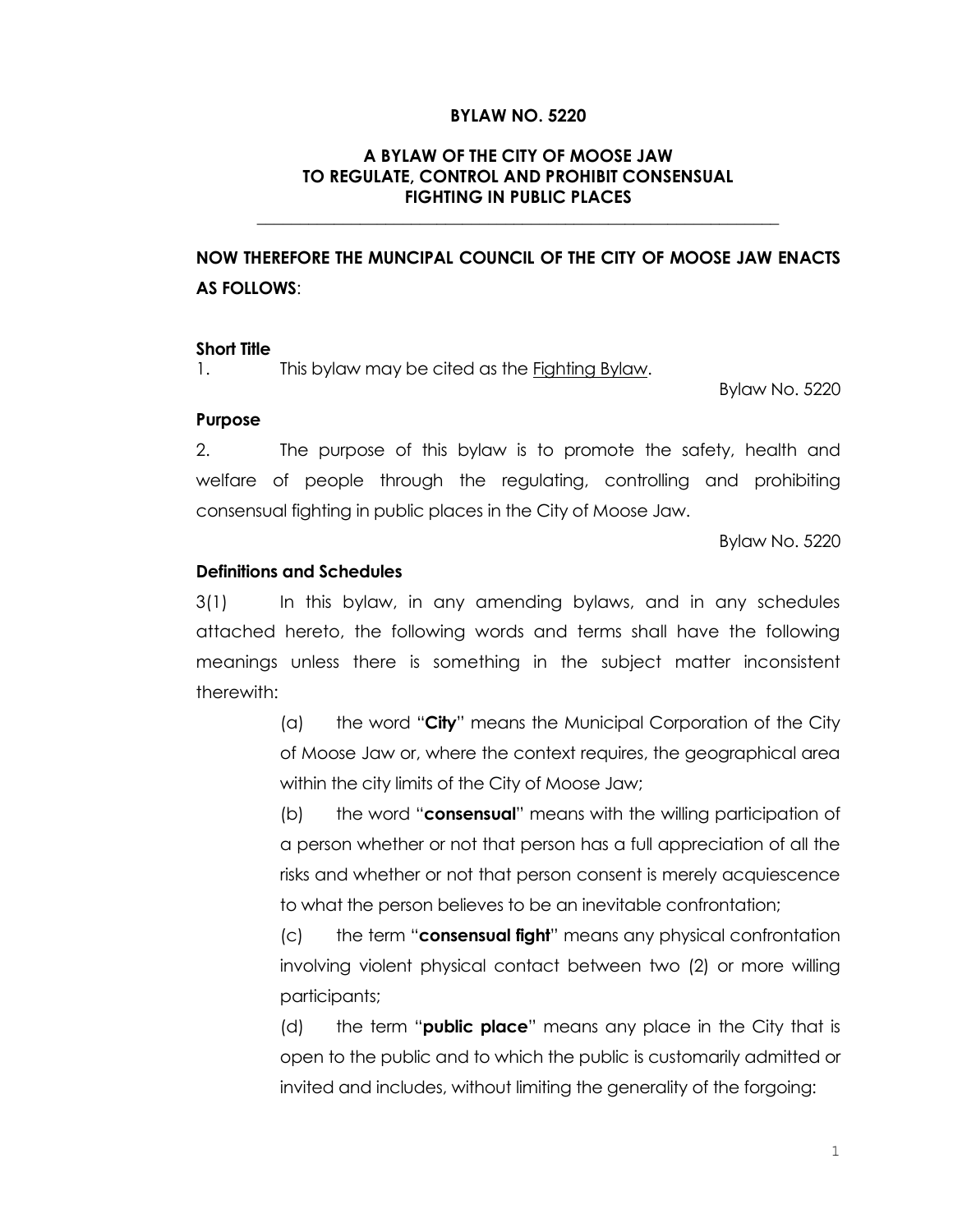(i) any enclosed portion of a building to which the public is ordinarily permitted access;

(ii) any vehicle used for the public transportation or a commercial vehicle for hire that is used to transport members of the public;

(iii) any street, highway, sidewalk, lane, alley, bridge, causeway or other place, whether publicly or privately owned, that is used or intended for the passage of pedestrians or vehicles;

(iv) any parking lot or other place, whether publicly or privately owned, that is used for the parking of vehicles;

(v) any park or open space to which the public is ordinarily permitted access, whether upon payment or otherwise;

(e) the word "**Summons Ticket**" means a summons ticket within the meaning of the *Summary Offences Procedure Act*, R.S.S., c.S-63.1.

(2) The following schedule is attached to, and forms part of, this Bylaw: Schedule "A" - Offences for which Summons Ticket may be issued.

Bylaw No. 5261

## **Consensual fighting prohibited**

4(1) No person shall participate in a consensual fight in or on any public place.

(2) This section does not apply to:

(a) the participants of sanctioned or amateur sporting events conducted in a public place provided the application for force is within the customary norms and rules of the game;

(b) contact between persons that is merely transient or trifling in nature.

(3) In any prosecution of an offence pursuant to this Bylaw, whether or not a fight was consensual within the meaning of this Bylaw is a question of fact to be determined by the trial judge.

Bylaw No. 5220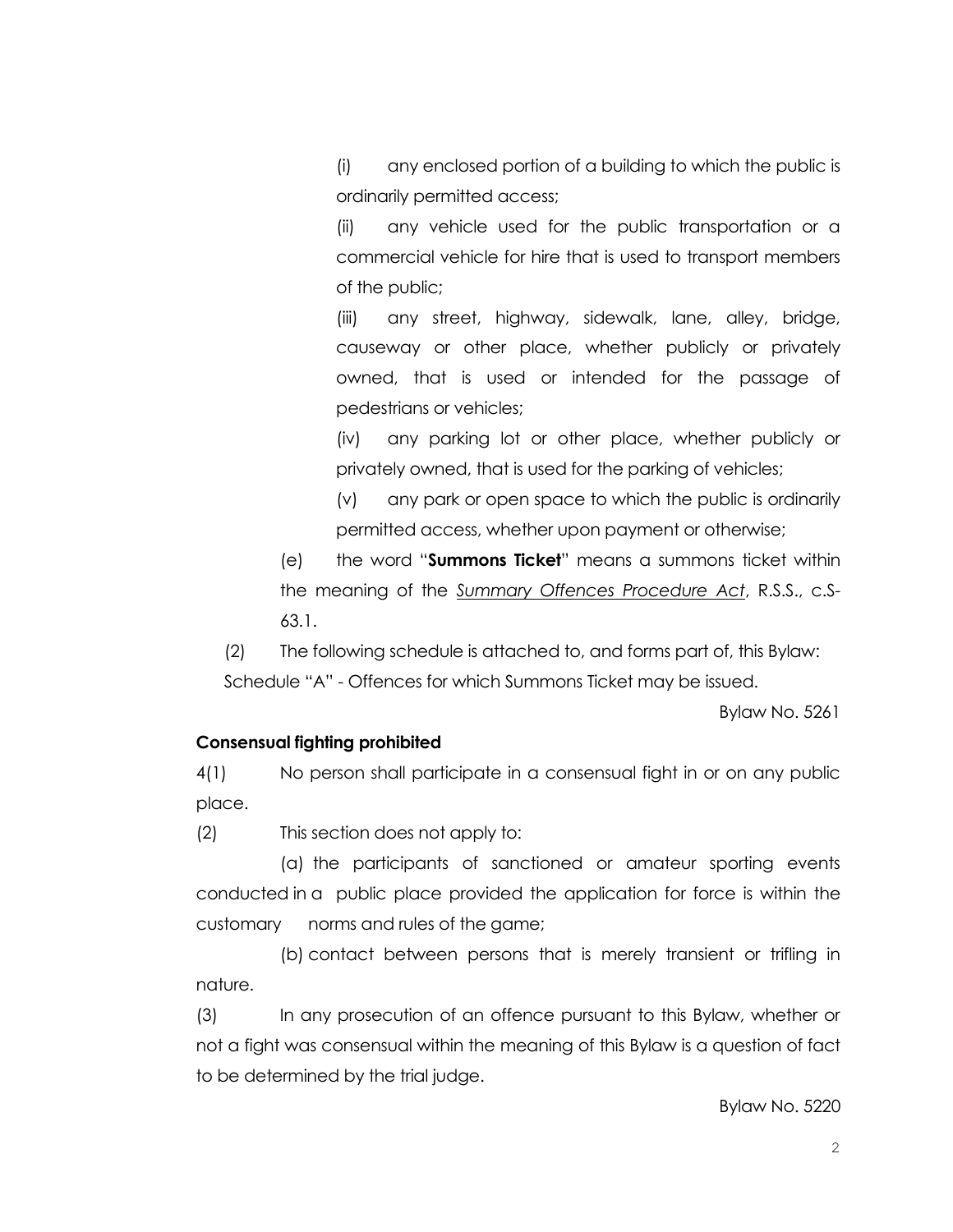### **False Statement Prohibited**

5. No person shall knowingly make a false or misleading statement to a peace officer or produce a false document or thing to a peace officer who is acting pursuant to the authority of this Bylaw.

Bylaw No. 5220

## **Summons Tickets**

6(1) Where a person commits or is alleged to have committed an offence for which a penalty is set out in Schedule "A" of this Bylaw, a peace officer may issue a Summons Ticket in accordance with the procedure set forth in *The Summary Offences Procedure Act, 1990*.

(2) A Summons Ticket issued pursuant to subsection (1) shall be in the form set forth in *The Summary Offences Procedure Act, 1990* and shall provide for the voluntary payment of a penalty sum in the amount set forth in Column "A" of Schedule "A" for the offence which the person is alleged to have committed.

Bylaw No. 5261

READ a first time the 21<sup>ST</sup> day of JUNE A.D. 2004

READ a second time the  $21^{57}$  day of JUNE A.D. 2004

READ a third time the 21<sup>ST</sup> day of JUNE A.D. 2004

PASSED AND ENACTED ON THE 21st DAY OF JUNE, A.D. 2004.

(Sgd.) "Al Schwinghamer" **MAYOR** 

(Sgd.) "Steven D. Schiefner" CITY CLERK